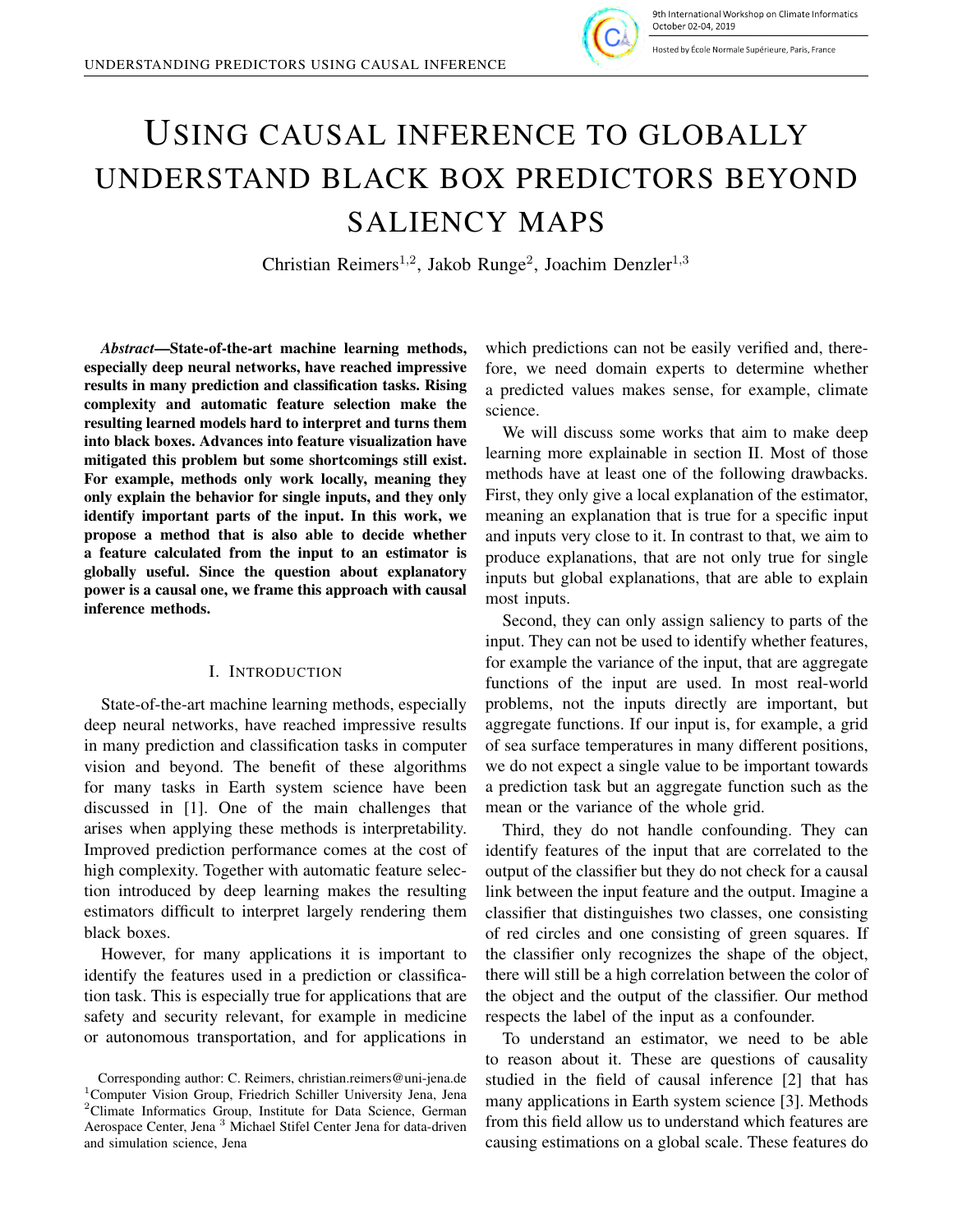9th International Workshop on Climate Informatics October 02-04, 2019

losted by École Normale Supérieure, Paris, France

not have to be part of the input. Our method does not require any information on the estimator but treats it as a black box estimator. Hence, it can also be used in a black box setting, if the estimator is non-differentiable or if the inner workings of the estimator are completely unknown.

After we introduce some existing solutions for the problem of identifying relevant features for an automated estimator. Afterwards, we introduce the basic concepts and notations from both, machine learning and causal inference that we are using throughout this work. In the fourth section, we describe how a machine learning approach can be phrased as an SCM and explain how we can use this to identify features that are causing the estimation of the function resulting from the machine learning approach. In the fifth section, we demonstrate our approach in a toy example. Finally we discuss open questions and problems of our approach in the final chapter.

# II. RELATED WORK

In this section we introduce existing methods that are used to explain which features are used by automatic estimators.

In feature visualization, the goal is to create an input image that evokes a maximal response from a specific neuron. If we select this neuron to be in the output layer, we can find the input that is classified maximally as a specific class. This input can be understood as a prototype of the class. This technique was demonstrated in [4], [5] . Feature visualization, however, only visualizes the maximum of the function represented by the Estimator. Since the function can be non-concave and multiple maxima might exist, feature visualization is a local explanation around this maximum, while the method presented in this work is a global method explaining all estimations. Further, to apply feature visualization, information on the gradient of the estimator is needed. In contrast, our method can be applied in the black box setting where only input-output pairs are known for the estimator.

The goal of saliency maps is to highlight parts of the input that have a high influence on the output. There are multiple ways to derive the saliency of an input. The first and most straightforward approach is to use the gradient of the loss function depending on every input value or some approximation of this gradient. See [6], [7], [8] for examples of this approach. A slightly more advanced approach is to Taylor-approximate the learned function. A first order Taylor-approximation is demonstrated in [9], [10]. Higher order Taylor-approximations

are used in [11], [9]. A third way to generate saliency that can also be used for non-differentiable estimators is substituting parts of the input with a neutral alternative and record the change in the output as demonstrated for example in [12]. The problem of this approach is to find a neutral substitute, since many inputs, for example a black box in an image might already indicate a certain class in a classification problem.

Since they only highlight the important parts in one input, saliency maps are a local explanation method. The method presented in this work is a global explanation method. Furthermore, the method presented in this work can not only identify important parts of the input but also important features that are a aggregate function of these features. Many algorithms that calculate saliency maps need information on the inner workings of the estimator, such as the gradient. The method presented in this work can be applied to black-box estimators.

# III. BASICS AND NOTATION

## *A. Machine Learning*

Machine learning algorithms are algorithms that can preform tasks without being explicitly programmed but instead are presented with examples and learn from these examples. Machine learning algorithms are mostly used to train functions that preform either regression or classification tasks. For this work we focus on neural networks, even though the method presented here does not make any assumption on the estimator and can be applied to any estimator. Deep neural networks can perform regression and classification. Classification is performed by regressing the probability for every class and then using the maximum likelihood classifier, classifying the input as the most likely class. Therefore, we focus on the regression task as it is implicitly also covering the classification task.

We define a machine learning approach as a pair  $(T, F)$  of two functions. The training function T maps a set of labeled training examples  $\{(S, Y_S)\}\$ onto a set of weights W

$$
T: \mathcal{P}(\mathbb{S} \times \mathbb{R}) \to R^m
$$
  

$$
\{(S, Y_S)\} \mapsto W
$$
 (1)

and the inference function  $F$  maps an input example  $D$ and a set of weights W onto a prediction P

$$
F: \mathbb{S} \times \mathbb{R}^m \to \mathbb{R}
$$
  

$$
(D, W) \mapsto P.
$$
 (2)

If, for example, the machine learning method is a linear estimator, the function  $T$  is the optimization process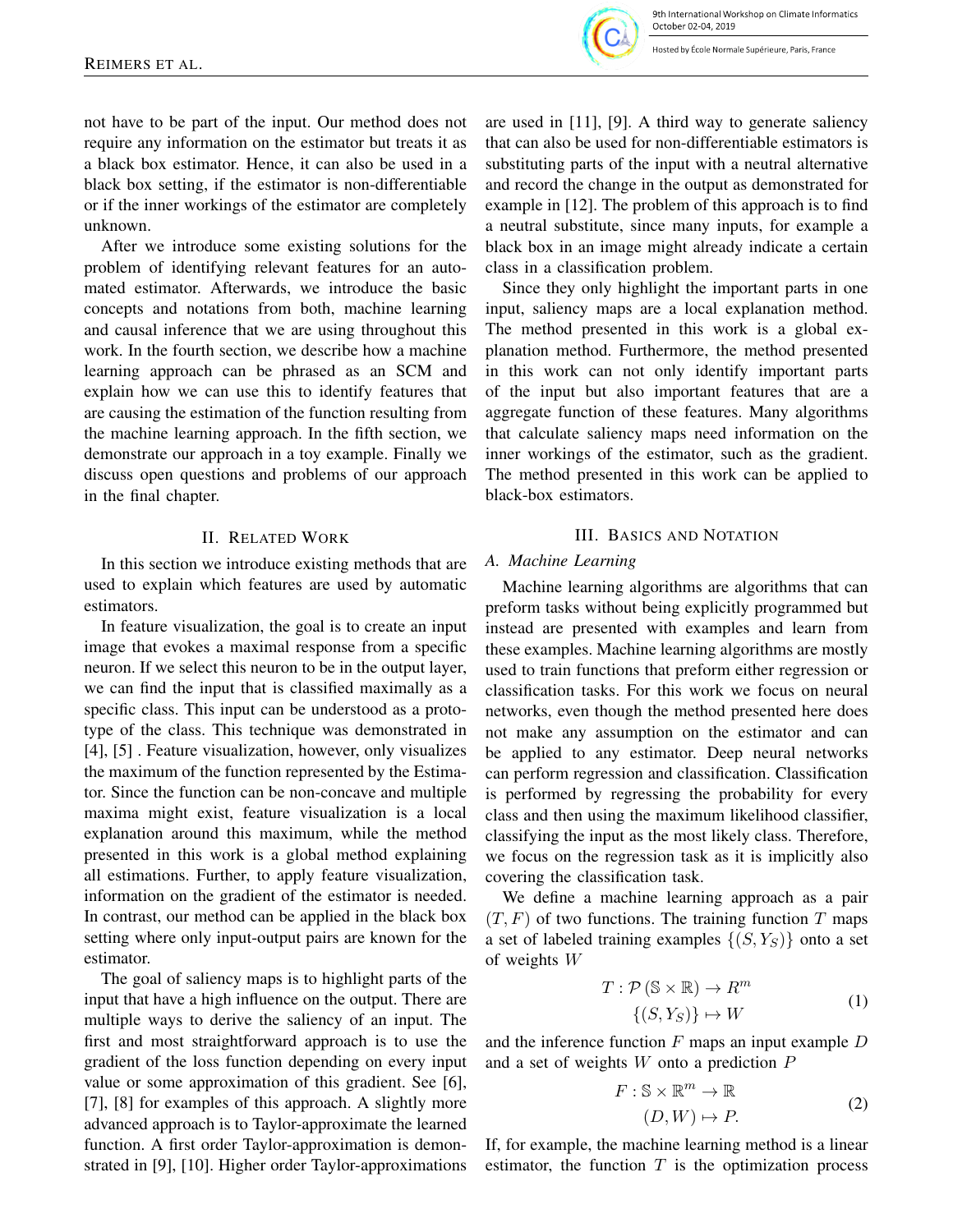9th International Workshop on Climate Informatics October 02-04, 2019

Hosted by École Normale Supérieure, Paris, France

that maps the training examples on the optimal coefficients and the function  $F$  multiplies the coefficients with the inputs D. If the machine learning method is a k-nearest-neighbor approach, the function  $T$  is the identity, such that the set of weights is also the labeled training set and the function  $F$  is the function that identifies the  $k$ -nearest-neighbors of  $D$  in  $W$  and combines their labels into a single prediction for D.

# *B. Causal Inference*

In this work we only use one task of causal inference. We want to determine, whether one variable is causing another variable, given all other causal relation between variables are known. To achieve this we take the following assumptions.

A structural causal model (SCM) [2] is a triplet  $(U, V, E)$  of exogenous variables U, endogenous variables  $V$  and a set of functions  $E$ . The endogenous variables often represent the observed variables, the exogenous variables represent noise in the system and the functions in  $E$  represent the causal mechanisms.

From the functions in  $E$ , a directed graph is derived. The vertices in the graph are the endogenous variables V and the graph contains a directed edge from  $v_1 \in V$ to  $v_2 \in V$  if  $v_1$  is used as the input to the function defining  $v_2$ . To be able to evaluate the functions, the graph needs to be a directed acyclic graph (DAG).

Our goal is to identify, whether a certain link in the DAG exists. Even if all other links in the DAG are known, we need to employ two assumptions to be able to determine whether a specific link exists. The conditional Markov assumption states that two endogenous variables  $X, Y$  are independent given a subset  $G \subset V$  if G d-separates  $\{X\}$  and  $\{Y\}$  in the DAG. The faithfulness assumption states that two processes are only independent given a subset  $G \subset V$ if G d-separates  $\{X\}$  and  $\{Y\}$  in the DAG. Both of these assumptions are common in the causal inference literature. Together they give a one-to-one connection between independence and d-separation in the DAG. Even though common, these assumptions are violated in many real applications. We discuss these problems in Section VI.

#### IV. METHOD

The goal of this work is to identify whether a specific feature  $X$  is used by a black box machine learning method  $(T, F)$  for its prediction P.

We proceed by, first, showing that the machine learning approach can be modeled by an SCM and construct



Fig. 1: The DAG of the machine learning approach. In case the Feature  $X$  is used by the black box machine learning method  $(T, F)$  to generate the prediction  $P$ , the red link exists.

a possible DAG for the machine learning approach. The resulting DAG is displayed in Figure 1.

The endogenous variables we look at are the ground truth  $GT$  for the prediction, the labeled training set  $TS$ , the set of weights  $W$  of the machine learning approach, the feature  $X$  for which we want to identify whether it is causing the prediction P, the set  $\bar{X}$  of all features independent of  $X$  given  $GT$ , and the prediction  $P$ .

We identify the edges of the DAG from the processes used in the machine learning approach, namely the data generation and sampling processes used to create the training set TS called  $S_T$  and the features X and  $\bar{X}$ called  $S_F$  and the functions F and T described in (2) and (1).

These processes are represented as edges in the DAG. The process  $S_T$  is represented as an edge from  $GT$  to TS. The process  $S_F$  is represented as an edge from  $GT$ to X and as an edge from  $GT$  to X. An edge from  $TS$ to W represents T and two edges from  $\overline{X}$  to P and from  $W$  to  $P$  represent  $F$ .

The only remaining question is, therefore, whether an edge between  $X$  and  $P$  exists. We know that the prediction can not cause the input feature. If a causal link between the feature  $X$  and the prediction  $P$  exists, it is directed from  $X$  to  $P$ .

Since we made the causal Markov assumption and the faithfulness assumption we know that conditional independence corresponds to d-separation in the DAG. In the graph we see that  $\{GT\}$  d-separates  $\{X\}$  and  ${P}$  in the case where X does not cause P and does not d-separate  $\{X\}$  and  $\{P\}$  in the case where X does cause  $P$ . Hence, to identify whether the feature  $X$  is important for the prediction  $P$  of the black-box  $F$ , we check whether

$$
X \perp\!\!\!\perp P|GT \quad \text{or} \quad X \not\perp\!\!\!\perp P|GT \tag{3}
$$

holds.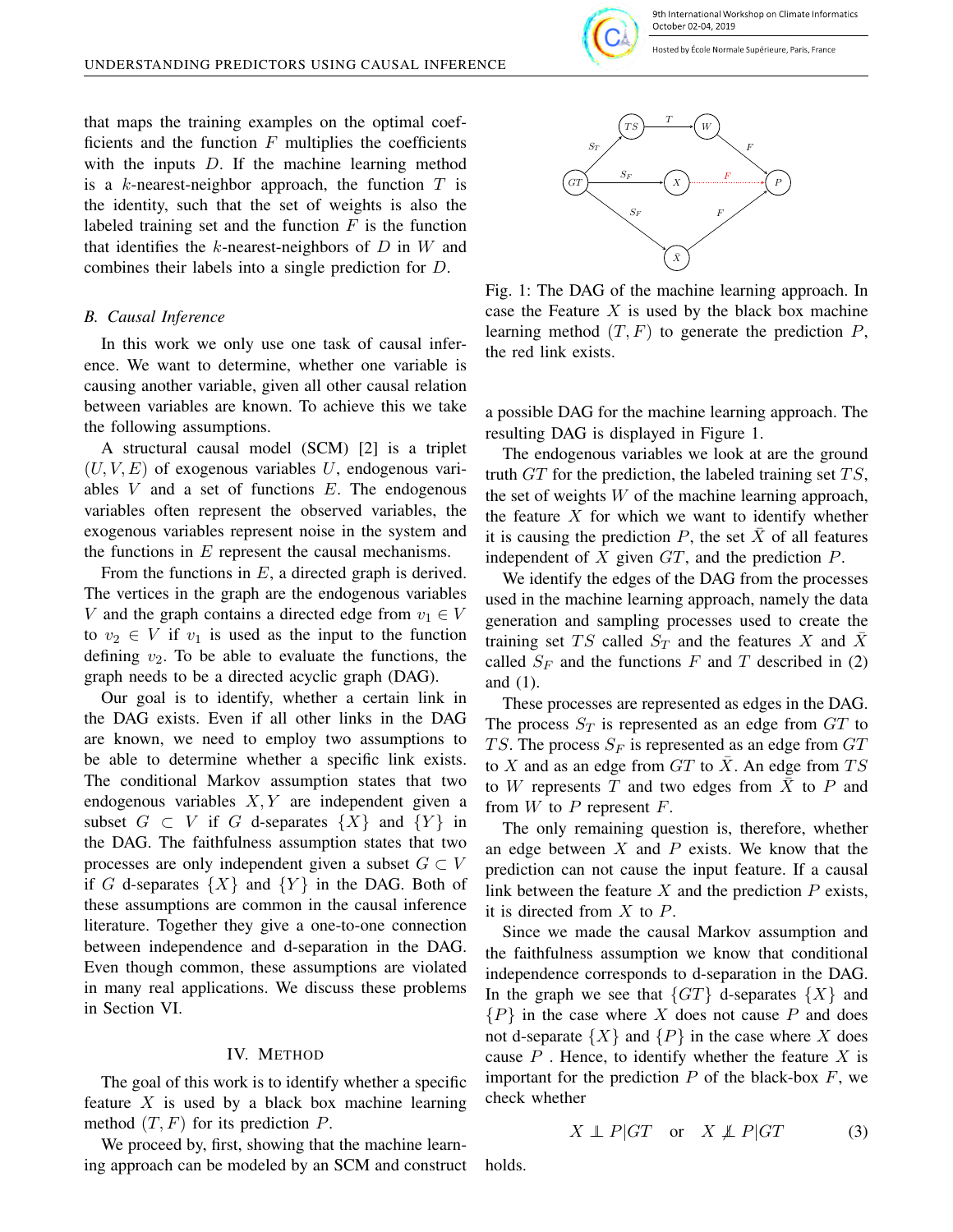TABLE I: Results of the experiment for all three estimators used. The p-values that indicate independence at a confidence level of 0.01 are marked in bold.

| Name        | <b>MSE</b> | p-value $A$ | p-value $S$ |
|-------------|------------|-------------|-------------|
| Fì          | 0.0026     | 0.5137      | 0.0014      |
| $F_2$       | 0.0153     | 0.4576      | 0.0091      |
| $F_3$       | 0.0840     | 0.0052      | 0.3710      |
| $F_{\rm 4}$ |            | 0.05912     | 0.0728      |

## V. EXPERIMENTS

#### *A. Experimental Setup*

To demonstrate that the method is able to identify features that are used by the black-box predictor for its prediction we use the following toy data set.

Let  $\alpha$  and  $\beta$  be independent latent variables that influence a field  $A = (a_{i,j})_{i,j \in \{1,...,8\}}$  of observables through

$$
a_{i,j} = \alpha \cdot \varepsilon_{i,j} + \beta. \tag{4}
$$

Here,  $\varepsilon_{i,j} \sim \mathcal{N}(0, 1)$  are independent standard normally distributed and independent of  $\alpha$  and  $\beta$ . The task is to recover  $\alpha$  from A. Note that this task is easy if we know the data creation mechanism but might be non-trivial if we are just presented with the data A and the label  $\alpha$ .

For the feature  $X$  we test in this toy example two different features. The first is the sample mean

$$
\bar{A} = \frac{1}{N} \sum_{i,j} a_{i,j} \tag{5}
$$

and the second is the sample standard deviation

$$
\bar{S} = \left(\frac{1}{N} \sum_{i,j} (a_{i,j} - \bar{A})^2\right)^{\frac{1}{2}}.
$$
 (6)

We compare four estimators. The first estimator  $F_1$ is the sample standard deviation estimator

$$
F_1(A) = \bar{S}.\tag{7}
$$

The second estimator  $F_2$  is a fully convolutional neural network. The network consists of three convolutional layers with 4, 16 and 64 kernels of size  $2 \times 2$  and stride  $2 \times 2$  followed by one convolutional layer with one kernel of size  $1 \times 1$ . All but the last layer have ReLU activations. We trained the neural network using Tensorflow [13] with gradient descent for 200000 steps using a learning rate of 0.00003. The third estimator  $F_3$ is a linear estimator. To optimize  $F_2$  and  $F_3$  we used a training set of 20000 labeled examples. The fourth estimator  $F_4$  is the oracle estimator that just reports the ground truth data  $\alpha$ .

osted by École Normale Supérieure, Paris, France

For our experiment we used an  $8 \times 8$  array for A. The variables  $\alpha$  and  $\beta$  are sampled from a uniform distribution. We evaluated every estimator on an identical set of 10000 examples not used for optimizing  $F_2$  and  $F_3$ . The results can be observed in Table I. We report for every estimator the mean squared error between the true value of  $\alpha$  and the estimated value, the confidence value "p-value  $\bar{S}$ " for the event

$$
F(A) \perp \bar{S}|\alpha \tag{8}
$$

and the confidence value "p-value  $\overline{A}$ " for the event

$$
F(A) \perp \bar{A} | \alpha. \tag{9}
$$

To calculate this p-values we used the fast conditional independence test presented in [14].

## *B. Results*

For the optimal estimator  $F_1$ , the mean squared error is small. For this estimator, we know that the only used feature is the sample standard deviation. Our method is able to correctly identify that the feature  $\overline{S}$  is used by  $F_1$  and the feature A is not used by  $F_1$ . Further for the linear estimator  $F_3$  we know that it can not use the non-linear standard deviation estimate. We find, the linear estimator does not use the sample standard deviation, but the sample mean as a feature. It also has the highest mean squared error. For the deep neural network estimator  $F_2$  we observe that the mean squared error is low, and the sample standard deviation is used as a feature. For the oracle  $F_4$  we observe that none of the two features of the input is used for the estimation. This is correct, since the oracle reports the correct value independent of the input.

#### *C. Comparison to Baseline-Methods*

For comparison, in Figure 2 we display the output of the methods described in Section II. We display for all four estimators described in Section V-A the gradient of the output depending on each input (2a), the product of the gradient and the input (2b) and the change of the input if we replace one input by the mean of the other inputs (2c). In our oppinion, it is not possible to infere which features are used by the estimator from this methods. The only exception is estimator  $F_4$  wich is can be identifyed as independent of the inputs.

### VI. DISCUSSION AND OUTLOOK

The toy example showcases two use cases that we imagine for the approach presented in this work. The fist use case is to understand fail cases of estimators.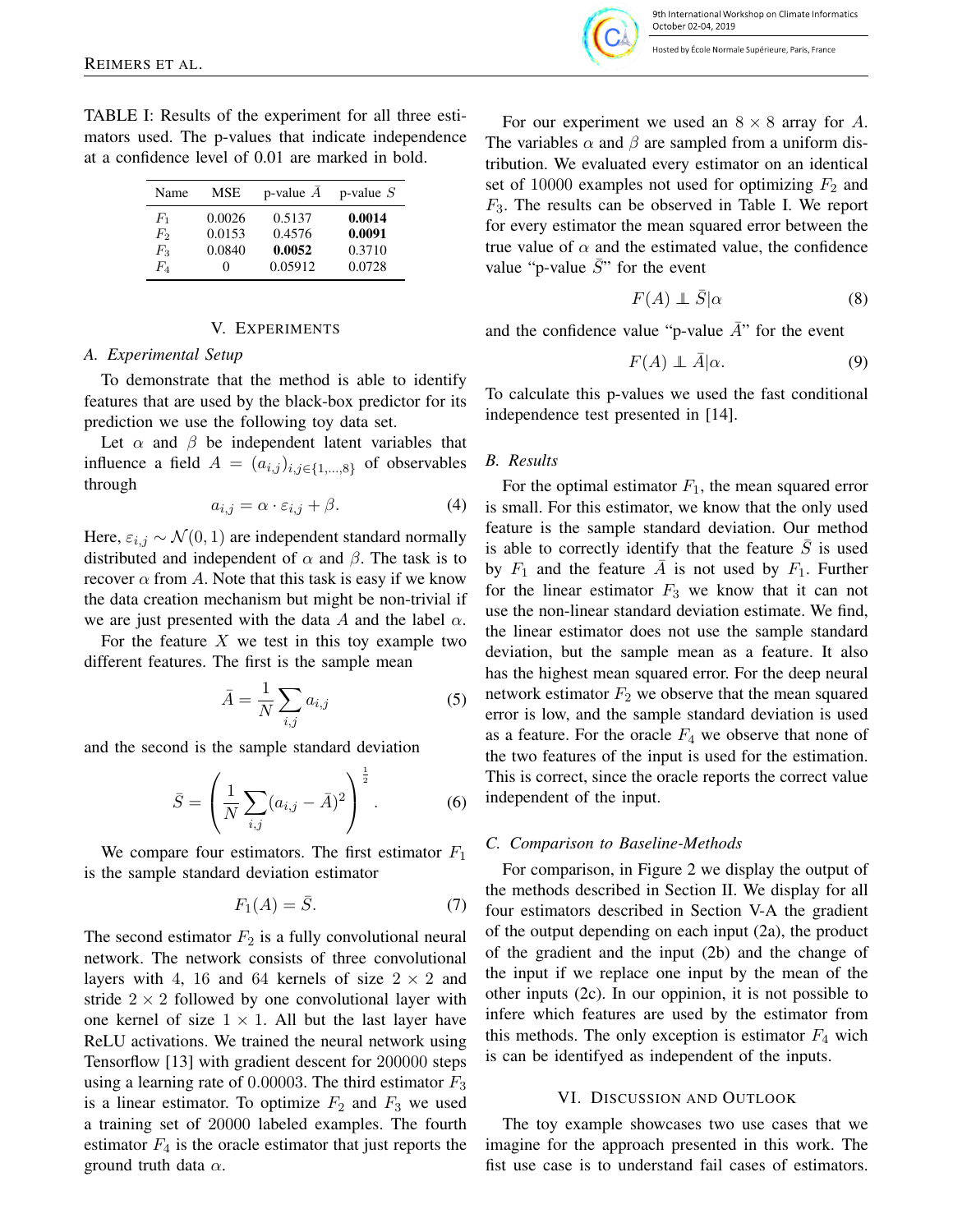

Hosted by École Normale Supérieure, Paris, France



(a) The gradient of the estimator de-(b) The product of gradient of the (c) The difference of the output of pending on the inputs. estimator and the value of the input. the estimater when replacing one of the inputs by the mean of the other inputs.

Fig. 2: In every subfigure the results of one baseline method is displayed. In the top line of every subfigure shows the results for estimators  $F_1$  and  $F_2$ , in the second line the results for estimators  $F_3$  and  $F_4$ . Since the oracle classifier  $F_4$  does not depend on the inputs, the results for  $F_4$  is always zero for all inputs.

In the case of the estimator  $F_3$ , the method helps us to understand why it failed and might warn us that it will fail even more for examples with a very different mean. The second use case is to better understand the task at hand. If we have trained an estimator of high quality like  $F_1$  or  $F_2$ , we can use the method to identify features that are relevant to solve the task. The experiment on the estimator  $F_4$  demonstrates that conditioning on the ground truth is important and leads to more information than simply checking for independence. The method was able to correctly identify that no feature was used by the estimator  $F_4$ , even though the feature S is highly dependent with the output of the estimator.

The results on the toy data are very promising. Still, we think that a lot of future work is needed to make this method applicable to a wider range of data and to use it effectively on real-world data.

We assume that the data generation is caused by the ground truth and no further confounding, mechanism in the data generation exists. To use this method we need to be able to condition on the data generation process. We assume this drawback can be tackled using the work described in [15], [16], [17] but we leave this for future work. Further we rely on the causal Markov and the faithfulness assumption. These assuptions can be violated even in simple situations such as an XOR-gate, a trivial function or effects that cancel out. Furthermore, they are very high level assumptions that are hard to validate from other properties of the SCM. Hence, it is difficult to know whether the method of this paper can be used for a given black box predictor. Testing continuous variables for conditional independence, using only samples, is also a hard problem and often additional assumptions have to be made to solve it. Some of the drawbacks of the conditional independence test we used can be found in [14]. When using the approach presented here, one should spend time to decide on an appropriate conditional independence test based on the data used. In this work we only demonstrated a toy example with independent noise. To apply this method to real-world situations in climate science it has to handle dynamic noise and work on sparse data. We leave this for future work. A further drawback of the method is that it has to be presented with candidate features and does not generate features itself. We think, however, that this method can still help in situations in which, due to prior domain knowledge, candidate features already exist or can be generated using other methods.

Througout this work we use the notation of causality defined by the SCM. One has to be careful when linking this concept to the colloquial concept of "causes".

Despite these drawbacks making the method not applicable in some situations, it is still very useful in situations where it can be applied. Its main advantages are that it can provide global explanation for features that are not directly part of the input. Since climate science estimations often depend on features calculated from multiple measurements distributed in space and time and rarely single measurements cause an estimation, these advantages are needed in the field of climate science.

#### **REFERENCES**

[1] M. Reichstein, G. Camps-Valls, B. Stevens, M. Jung, J. Denzler, N. Carvalhais, *et al.*, "Deep learning and process un-